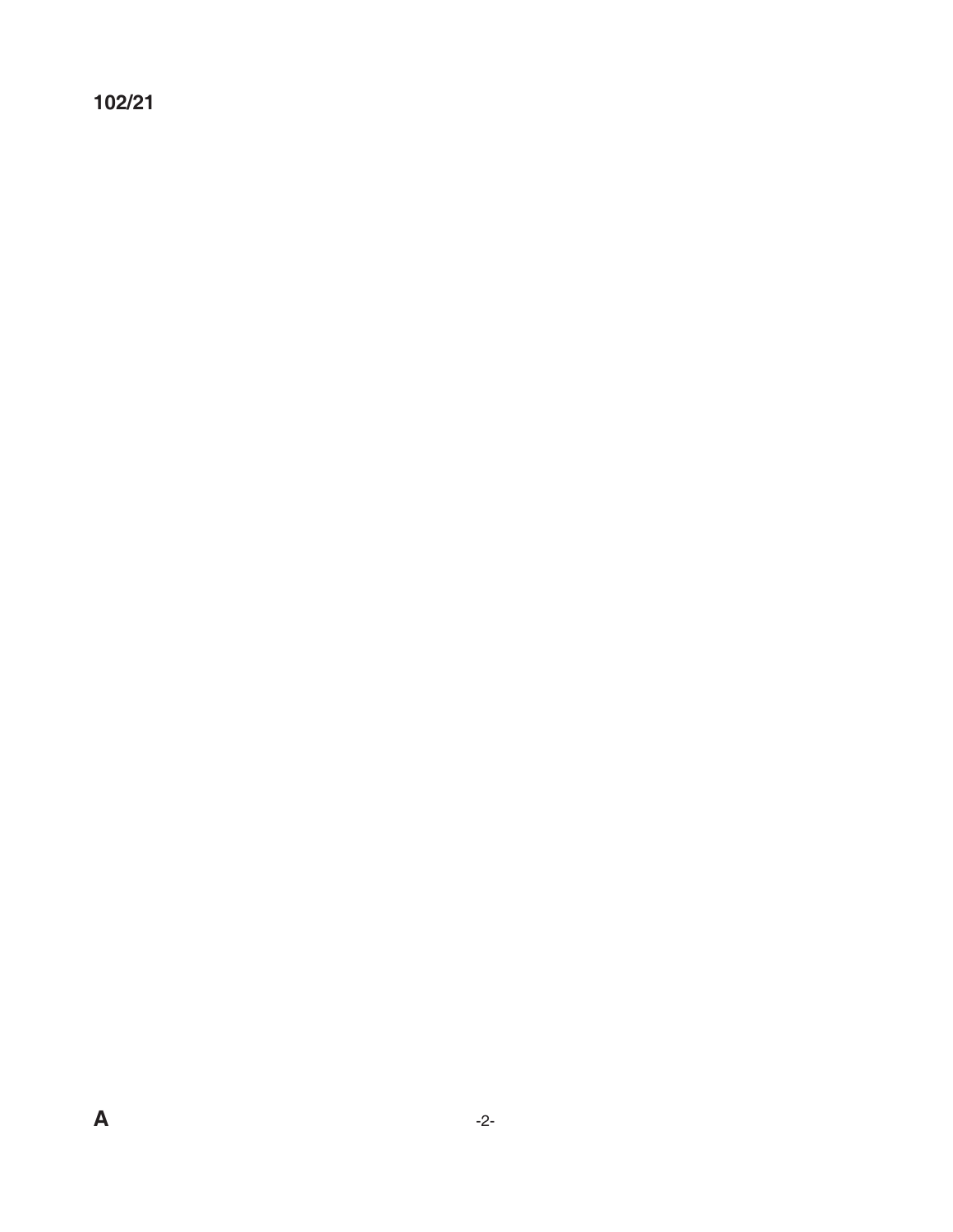1. An axial tensile force is acting on a body and normal strain in axial direction is 1.2 mm/m. If Poisson's ratio is 0.32, what will be the columetric strain ?

| A) $3.32 \times 10^{-4}$ | B) $4.32 \times 10^{-4}$          |
|--------------------------|-----------------------------------|
| C) $5.32 \times 10^{-4}$ | D) 6.32 $\times$ 10 <sup>-4</sup> |

2. The major and minor principal stresses at a point are 2.5 mPa and – 2.0 mPa respectively. The maximum shear force at the point is

| A) Zero     | B) 0.25 MPa |
|-------------|-------------|
| C) 2.05 MPa | D) 2.25 MPa |

3. A cantilever beam of 5 m carries a uniformly distributed load of 10 kN/m throughout the span. What is the maximum bending moment ?

| A) 125 kNm | B) 150 kNm |
|------------|------------|
| C) 175 kNm | D) 200 kNm |

4. A simply supported beam of span *l* is subjected to a concentrated load of W at its mid span and a uniformly distributed load of equality W. What is the total deflection of the beam at midpoint ?

| A) $Wl^3/384$ EI   | B) $5Wl^3/384$ El  |
|--------------------|--------------------|
| C) $13Wl^3/384$ El | D) $48Wl^3/384$ EI |

5. Slenderness ratio is the ratio of effective length to

| A) Actual length                                                        | B) Radius of gyration                        |
|-------------------------------------------------------------------------|----------------------------------------------|
| $\bigcap_{i=1}^n$ $\bigcap_{i=1}^n$ $\bigcap_{i=1}^n$ $\bigcap_{i=1}^n$ | $\mathbb{R}^n$ $\mathbb{R}^n$ $\mathbb{R}^n$ |

- C) Factor of safety D) Direct stress
- 6. The fixed end moment of a uniform beam of span *l* and fixed at its ends subjected to a uniformly distributed load of intensity w/unit length is

| A) $w l^2/8$<br>B) $w l^2 / 10$<br>C) $w l^2 / 12$ | D) $5wl^2/12$ |
|----------------------------------------------------|---------------|
|----------------------------------------------------|---------------|

7. What is the maximum positive shear force at the quarter span at section C from left end when a uniformly distributed load longer than the span of intensity 20 kN/m crosses the span of 12 m ?

A) 50 kN B) 57.5 kN C) 60 kN D) 67.5 kN

8. The horizontal thrust of a two hinged arch which carries a uniformly distributed load of w/unit run over its entire span. The span is *l* and rise h.

| A) $w l^2/8h$ | B) $8w l^2/h$ | C) $w l^2 / 4h$ | D) $4wl^2/h$ |
|---------------|---------------|-----------------|--------------|
|               |               |                 |              |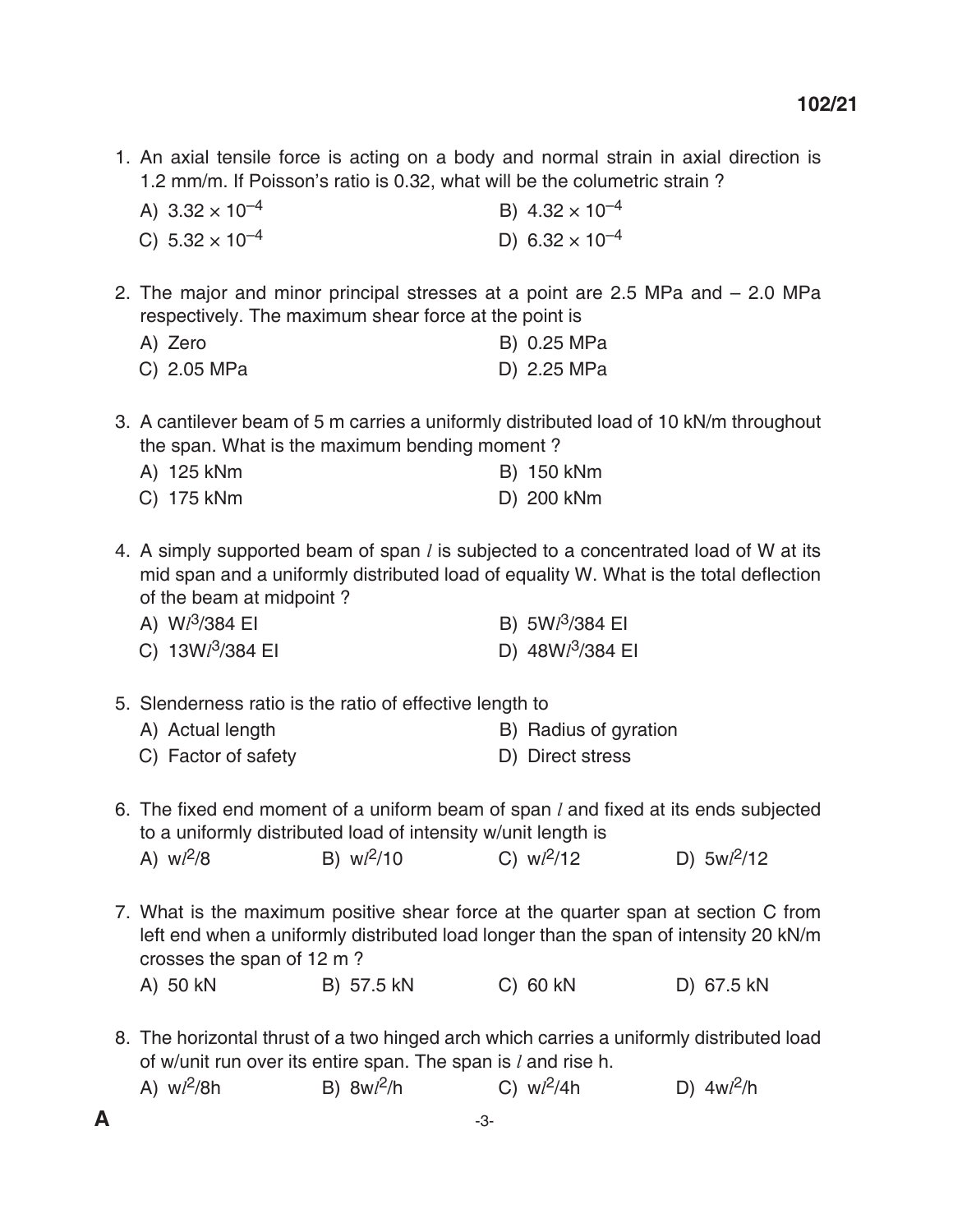| 9. The point of contraflexure is the point where                                                                            |           |                                                                                           |          |
|-----------------------------------------------------------------------------------------------------------------------------|-----------|-------------------------------------------------------------------------------------------|----------|
| A) Shear forces changes the sign                                                                                            |           | B) Shear force minimum                                                                    |          |
| C) Bending moment changes the sign                                                                                          |           | D) Bending moment maximum                                                                 |          |
|                                                                                                                             |           |                                                                                           |          |
| 10. In moment distribution method, the sum of distribution factors of all the members<br>meeting at any joint is always     |           |                                                                                           |          |
| A) Zero                                                                                                                     |           | B) Less than 1                                                                            |          |
| $C)$ 1                                                                                                                      |           | D) Greater than 1                                                                         |          |
|                                                                                                                             |           |                                                                                           |          |
| 11. What is the depth of a point below water surface in sea where the pressure intensity<br>water as $9810 \text{ N/m}^3$ . |           | is 1.006 MPa ? Take specific gravity of sea water $= 1.026$ and specific weight of        |          |
| A) Zero                                                                                                                     | B) 9.81 m | $C)$ 49.05 m                                                                              | D) 100 m |
|                                                                                                                             |           |                                                                                           |          |
| 12. A uniform wooden cylinder has a specific gravity of 0.8. Find the ratio of submerged<br>equilibrium in water.           |           | height to length of the cylinder so that it will just float upright in a state of neutral |          |
| A) 0.4                                                                                                                      | B) 0.53   | C) 0.8                                                                                    | D) 1.0   |
| 13. Which one of velocity component sets given below satisfies the continuity equation?                                     |           |                                                                                           |          |
| A) $u = 2x$ ; $v = -2y$                                                                                                     |           | B) $u = x + y$ ; $v = x - y$                                                              |          |
| C) $u = 2x^2 + y$ ; $v = 4x - y$                                                                                            |           | D) None of the above                                                                      |          |
| 14. A triangular V-notch channel is conveying a discharge of 0.7 $\mathrm{m}^3$ /s. If the percentage                       |           |                                                                                           |          |
|                                                                                                                             |           | error in measuring the head is 1.2%, the percentage error in discharge is                 |          |
| A) 1.2%                                                                                                                     | B) 1.4%   | C) 2.2%                                                                                   | D) 3.0%  |
|                                                                                                                             |           |                                                                                           |          |
| 15. The number of buckets on the periphery of a Pelton wheel is                                                             |           |                                                                                           |          |
|                                                                                                                             |           | (Where D - Mead diameter of the Pelton Wheel, d - least diameter of jet)                  |          |

 $(A) \frac{D}{A}$ d  $+ 5$  B)  $\frac{D}{A}$ 2d +5 C)  $\frac{D}{2d}$  $+15$  D) d 2d  $+ 20$ 

16. The maximum average depth due to one day storm over an area of 100 km2 is 15 cm. Depth-area-duration curve indicates that for the same area, maximum average depth for a 3 hours storm will be

| A) 7.5 cm  | B) Less than 7.5 cm |
|------------|---------------------|
| $C)$ 15 cm | D) More than 15 cm  |

- $\mathsf{A}$   $-4$ -
-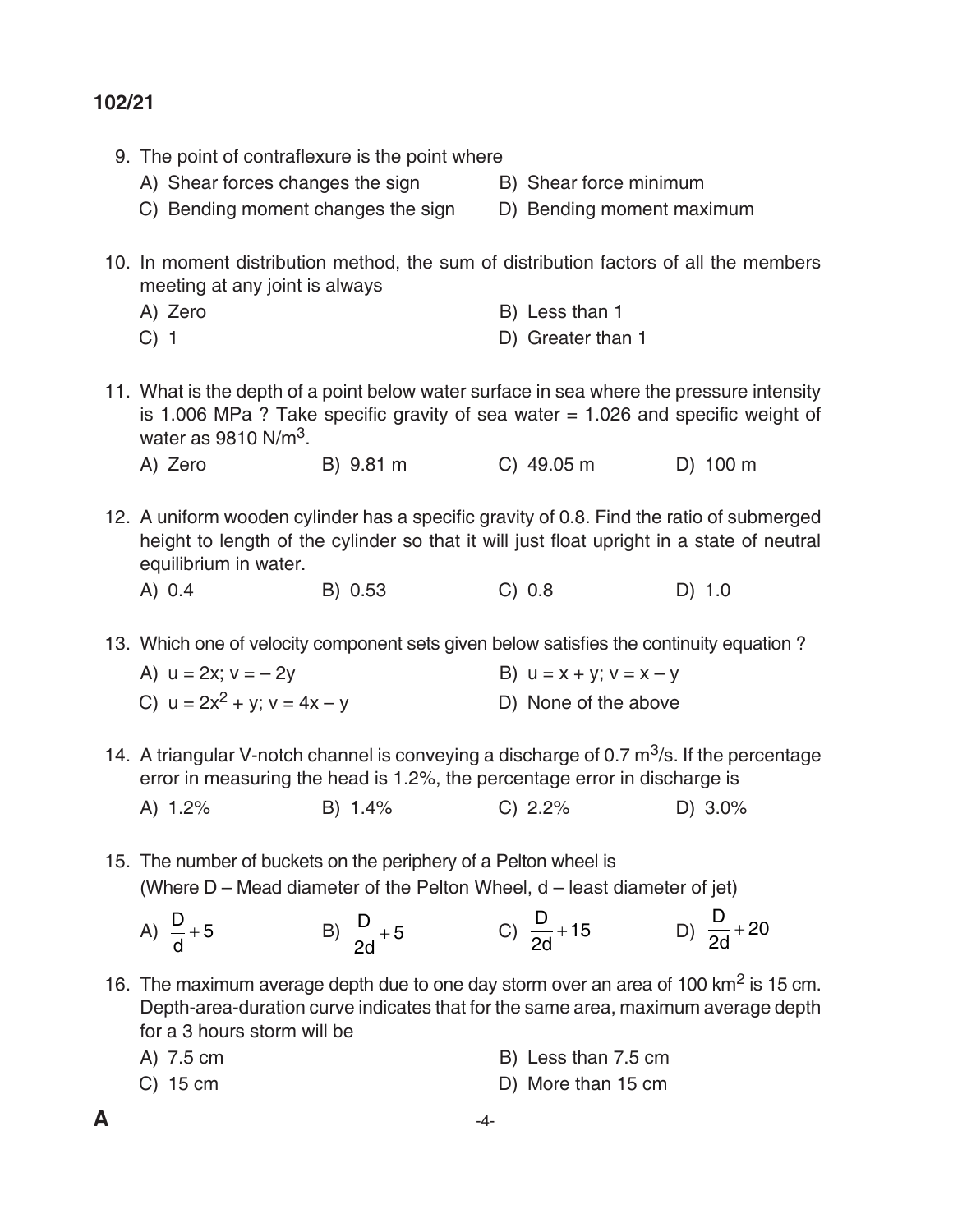- 17. If the depth is 7.24 cm on a field over a base period of 12 days, then the duty is
	- A) 100 hectare per cumec B) 1242 hectare per cumec
		-
	- C) 1432 hectare per cumec D) 1724 hectare per cumec
- 18. The intensity of irrigation is the
	- A) Percentage of gross command area to be irrigated annually
	- B) Percentage of culturable command area to be irrigated annually
	- C) Percentage of minimum land area to be irrigated annually
	- D) Percentage of total land area to be irrigated annually
- 19. A channel designed by lacey's theory has a velocity of 1.5 m/s. If the silt factor is 1.0, then the hydraulic mean radius of the channel is
	- A) 3.75 m B) 4.25 m C) 4.50 m d) 4.75 m

20. Total capacity of a reservoir is 8000000  $\text{m}^3$  and dead storage is 8000  $\text{m}^3$ . If average volume of sediment deposition is 100  $m^3$ /year, the usefullness of the reservoir will start reducing after

| A) 20 years | B) 40 years | C) 80 years | D) 160 years |
|-------------|-------------|-------------|--------------|
|-------------|-------------|-------------|--------------|

21. The value of property or structure becomes less, by its becoming out of date in style, in structural design etc., which is termed as

- A) Capital cost B) Salvage value
- C) Obsolescence D) Loss of rent
- 22. Book value is the amount shown in the account book after allowing necessary
	- A) Taxes B) Scrap value C) Depreciation D) Loss of rent

23. The Polar axis of earth is shorter than Equatorial axis by

- A) 42.95 m B) 95.42 m
- C) 43.5 km D) 142.95 km

24. Error due to atmospheric refraction is known as  $\qquad \qquad$  in levelling.

- A) Instrumental error B) Natural error
- C) Personal error D) Error in sighting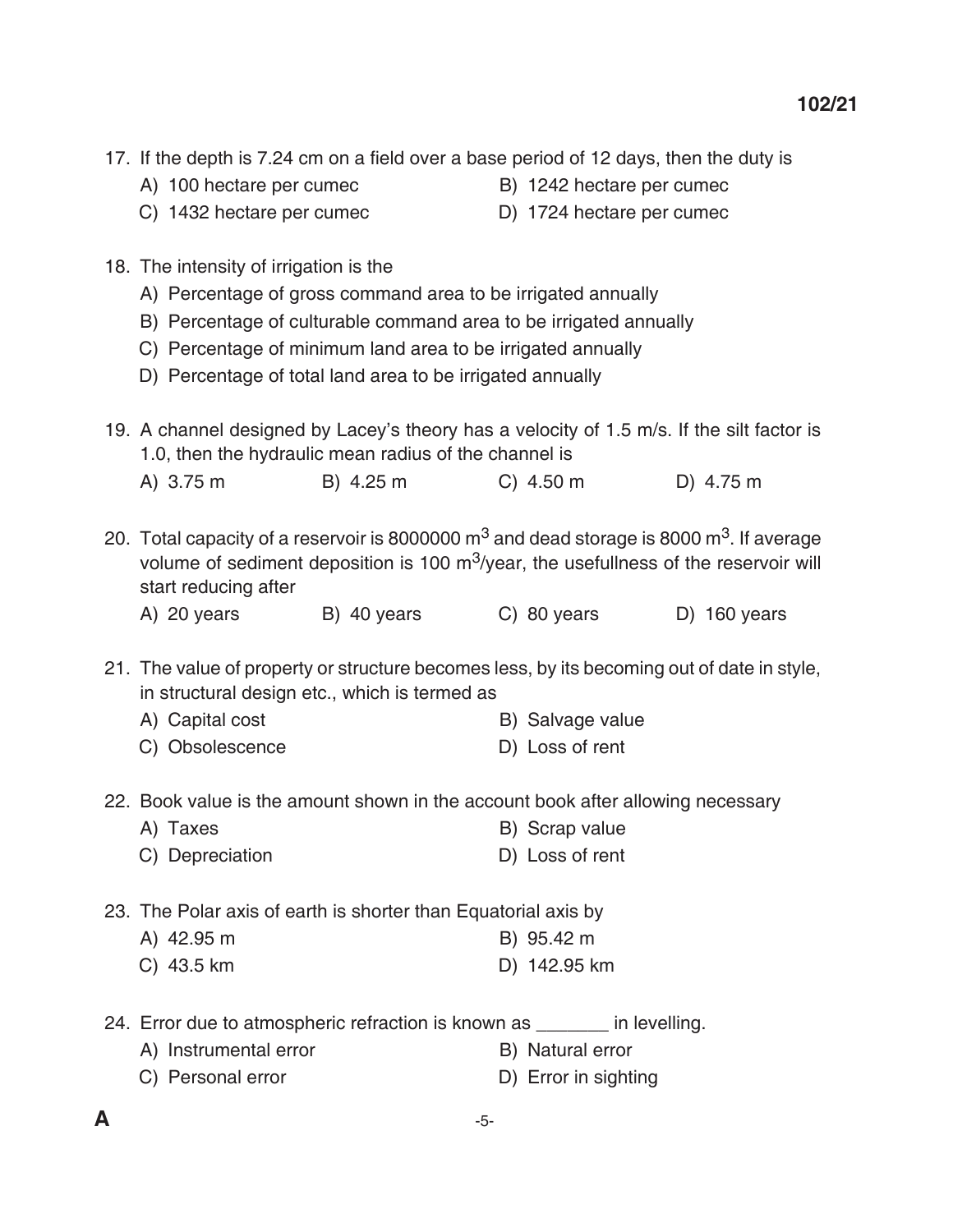| 25. ________ is a branch of angular surveying in which the horizontal and vertical distances<br>of points are obtained by optical means. |                                                                            |                      |                          |
|------------------------------------------------------------------------------------------------------------------------------------------|----------------------------------------------------------------------------|----------------------|--------------------------|
|                                                                                                                                          | A) Resection B) Traversing C) Tacheometry D) Radiation                     |                      |                          |
| 26. In the case of Prismoidal formula, it is necessary to have ________ number of sectional<br>areas.                                    |                                                                            |                      |                          |
| A) Even numbers                                                                                                                          |                                                                            | B) Odd numbers       |                          |
| C) Maximum 100                                                                                                                           |                                                                            | D) Minimum 3         |                          |
| 27. The amount of money including whole annual interest at the prevailing rate of interest,                                              | which is equal to the net income from the property is                      |                      |                          |
| A) Capitalised value                                                                                                                     |                                                                            | B) Reteable value    |                          |
| C) Annuity                                                                                                                               |                                                                            | D) Book value        |                          |
| 28. A person who takes the lease is known as                                                                                             |                                                                            |                      |                          |
| A) Leaser                                                                                                                                |                                                                            | B) Lessee            |                          |
| C) Owner                                                                                                                                 |                                                                            | D) Short term owner  |                          |
|                                                                                                                                          |                                                                            |                      |                          |
| 29. Minimum grade of Concrete for RCC as per IS 456 : 2000 is                                                                            |                                                                            |                      |                          |
| A) M10                                                                                                                                   | B) M15                                                                     | C) M20               | D) M25                   |
| 30. Minimum Cement content required for M20 grade concrete in RCC is                                                                     |                                                                            |                      |                          |
|                                                                                                                                          | A) 260 kg/m <sup>3</sup> B) 300 kg/m <sup>3</sup> C) 320 kg/m <sup>3</sup> |                      | D) 340 kg/m <sup>3</sup> |
|                                                                                                                                          |                                                                            |                      |                          |
| 31. Which of the phases in the concrete microstructure exercise the greatest influence                                                   | on mechanical properties of the concrete?                                  |                      |                          |
|                                                                                                                                          | A) Coarse aggregate B) Interfacial transition zone                         |                      |                          |
| C) Hydrated cement paste                                                                                                                 |                                                                            | D) Fine aggregate    |                          |
| 32. Needle shaped solids which appear during the hydration of cement in its microstructure                                               |                                                                            |                      |                          |
| level is called                                                                                                                          |                                                                            |                      |                          |
| A) Ettringite                                                                                                                            |                                                                            | B) Belite            |                          |
| C) Calcium Silicate Hydrate                                                                                                              |                                                                            | D) Calcium Hydroxide |                          |
| 33. Slump value for concrete, accepted for ordinary RCC work is                                                                          |                                                                            |                      |                          |
| A) 150 mm                                                                                                                                | B) 25 mm                                                                   | $C)$ 30 mm           | D) 100 mm                |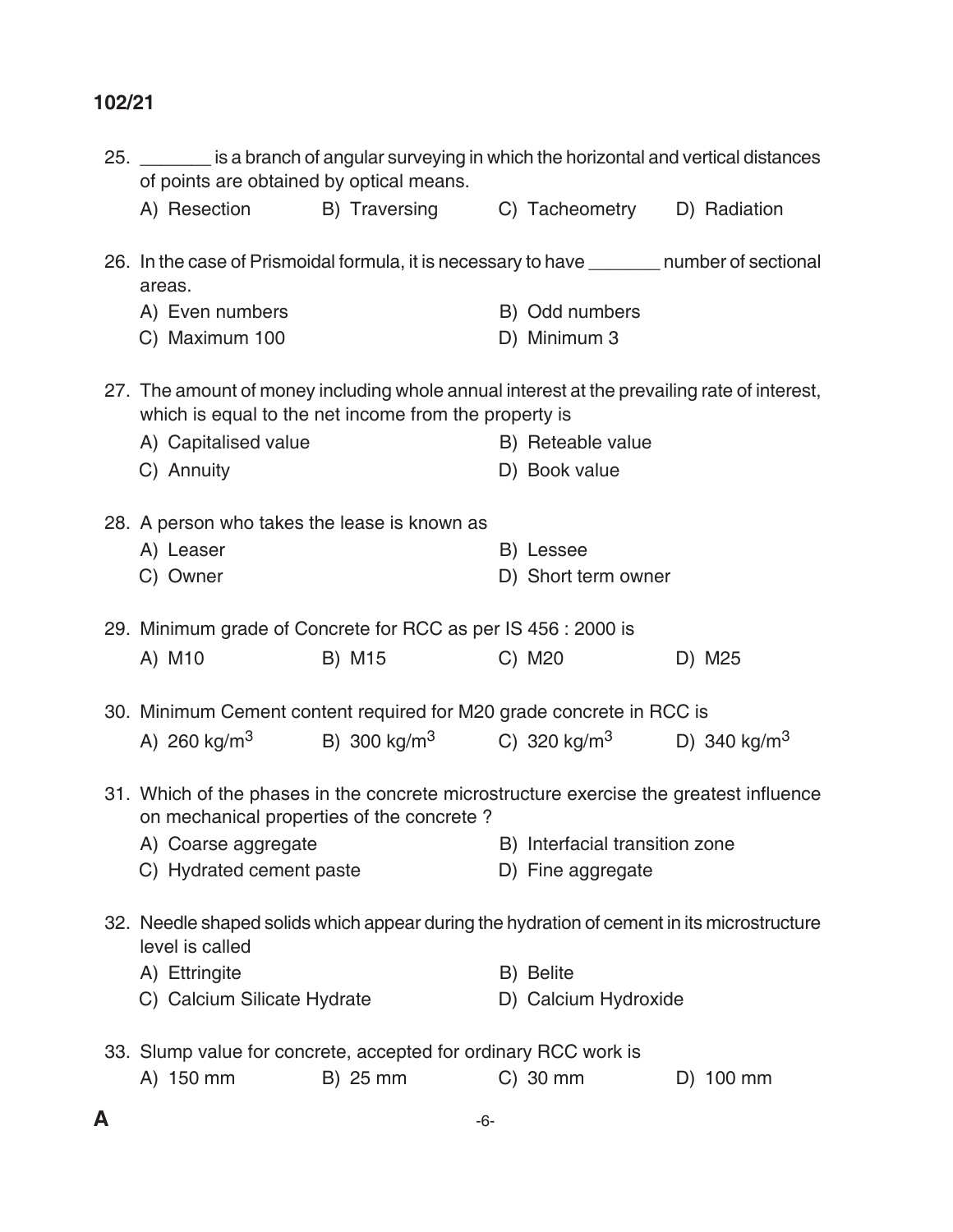- 34. Which of these cracks are due to externally applied loads and not intrinsic to concrete ?
	- A) Plastic Cracks
	- B) Early Age Thermal Cracks
	- C) Drying Shrinkage Cracks
	- D) None of the above
- 35. Among tests used for finding tensile strength of concrete, which of the following test will give largest numerical value ?
	- A) Direct tension test
	- B) Split tensile test
	- C) Flexure test
	- D) All of the above show the same result
- 36. maximum carbon content for medium carbon steel

| A) $0.7\%$ | B) 0.8% |
|------------|---------|
| C) 0.9%    | D) 1%   |

 37. The vertical component of a panelled door on which the lock and aldrop is placed is called

| A) Lock Rail  | <b>B)</b> Lock Style |
|---------------|----------------------|
| C) Lock Panel | D) Mid Rail          |

 38. As per IS 399:1963 "Classification of Commercial Timbers and Their Zonal Distribution", weight per cubic metre of various timber is standardised at \_\_\_\_ moisture content.

| A) $6\%$ | B) 8%    |
|----------|----------|
| C) 10%   | D) $12%$ |

 39. In Ordinary Portland Cement, compounds in decreasing order of percentage composition

| A) $C_3S > C_2S > C_3A > C_4AF$ | B) $C_2S > C_3S > C_3A > C_4AF$ |
|---------------------------------|---------------------------------|
| C) $C_2S > C_3S > C_4AF > C_3A$ | D) $C_3S > C_2S > C_4AF > C_3A$ |

- 40. Innermost Central Portion of a tree is
	- -
	- A) Pith B) Heartwood
	- C) Sapwood D) Cambium layer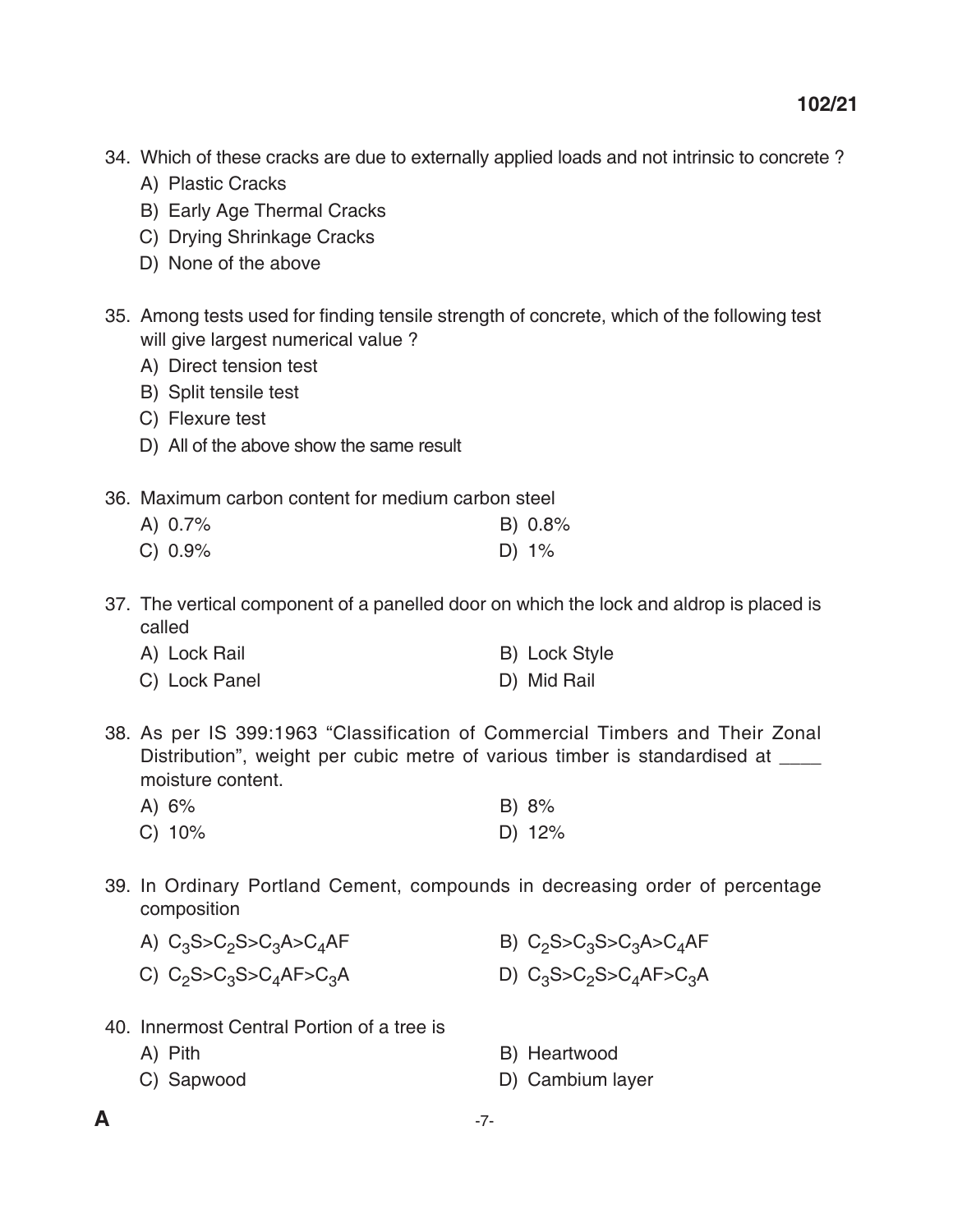- 41. During the setting and early hardening period (first 24 hrs.) of Portland cement, the **Heat Liberation Rate** 
	- A) Increases linearly from zero to peak
	- B) Peaks at the start, then decreases before increasing again to second peak and then decreasing again
	- C) Starts near zero at the start and gradually increases to peak and then decreases
	- D) Peaks at the start, then keeps decreasing
- 42. Which of the following is not a mineral admixture ?
	- A) Fly ash B) Silica fume
	- C) Rice husk ash distributed by Superplasticizer
- 43. In ferrocement construction, what is the reinforcement ?
	- A) 8 mm rod B) 6 mm rod C) 4 mm rod D) Wire-mesh
- 44. Out of Court dispute resolution in construction project, does not include
	- A) Arbitration B) Conciliation C) Mediation D) Litigation
- 45. TMT in TMT steel bar stands for
	- A) Thermo Mechanically Treated
	- **B) Twisted Mild Tempered**
	- C) Temperature Maintained Twisted
	- D) Torsion Maintained and Treated
- 46. The following is not the direct cost of accident
	- A) Medical care expense B) Insurance premium
	- C) Workman's compensation cost D) Cost of slowdown in operation
- 47. The compound responsible for early setting time of cement is
	- A) Tricalcium aluminate B) Dicalcium silicate
	- C) Tricalcium silicate D) Tetracalcium aluminoferrite
- 48. In construction material management and procurement, what is the planned wastage for cement ?
- A) 2% B) 5% C) 10% D) 3%
- 
- 
-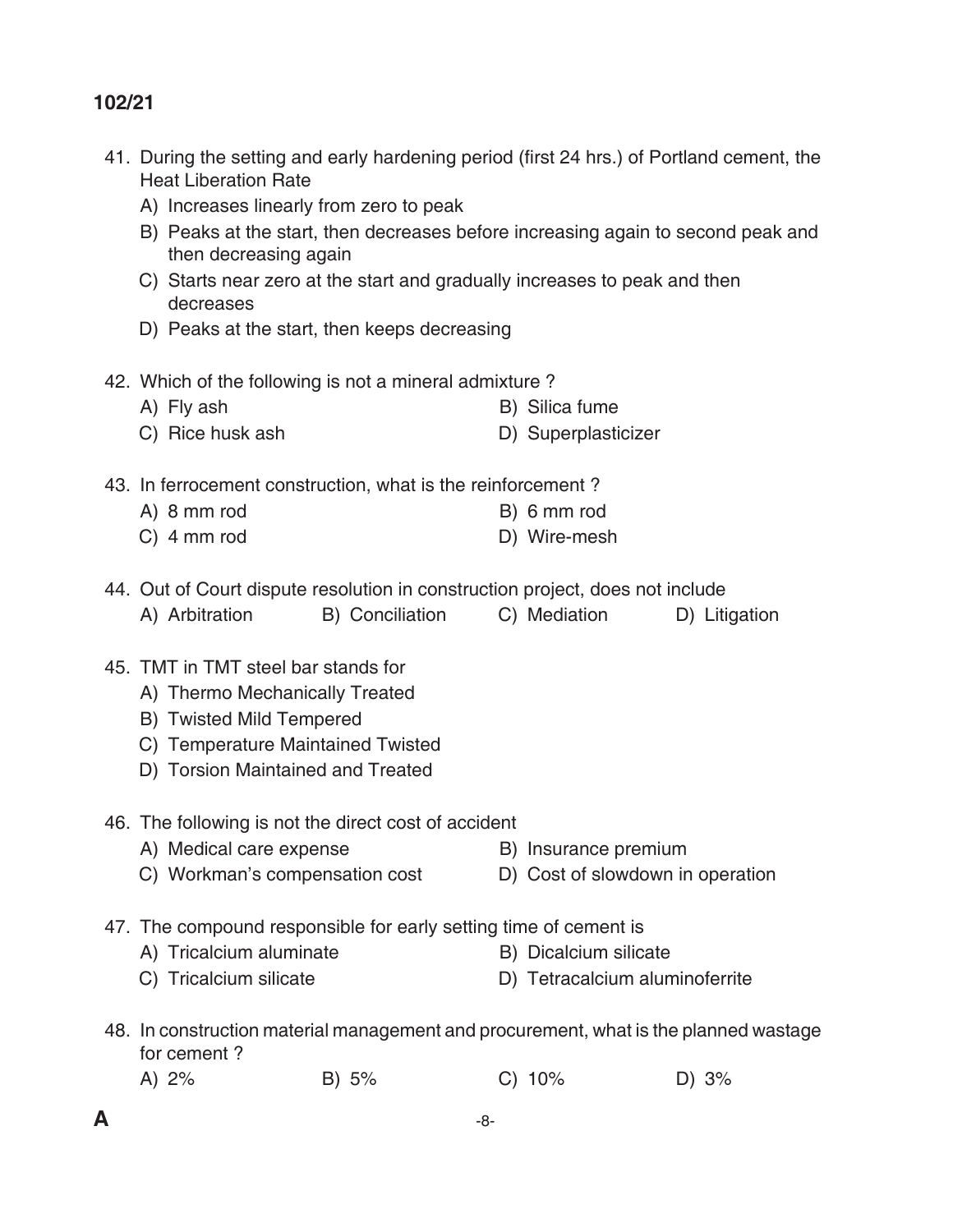- 49. Which of the following is not related to Quality Assurance in Construction ?
	-
	- A) Concrete mix design B B) Sampling testing of steel
	-
	- C) Testing of cement D) Sampling of concrete during placing
- 50. Total indirect cost of a project includes
	- A) Overheads + Outage Loss + Labour Charge
	- B) Overheads + Outage Loss
	- C) Outage Loss + Managerial Cost
	- D) Stationary Cost + Office Cost

51. As per IS 456, 'pedestal' is a vertical compression member whose effective length is

- A) less than two times its least lateral dimension
- B) less than three times its least lateral dimension
- C) less than four times its least lateral dimension
- D) Less than twelve times its least lateral dimension
- 52. Shear strength of a reinforced concrete beam depends on
	- A) Steel reinforcement B) Area of cross section
	- C) Grade of concrete D) All the above
- 53. As per IS 456, the maximum cross-sectional area of longitudinal bars in an RCC column with gross area  $A_g$  is

| A) 6% of $A_{\alpha}$ | B) 5% of $A_{\alpha}$ |
|-----------------------|-----------------------|
| C) 3% of $A_{\alpha}$ | D) 1% of $A_{q}$      |

- 54. For footings, concrete sections of thickness greater than 1 m, the nominal reinforcement per metre length in each direction on each face shall be A) 360 mm<sup>2</sup> B) 380 mm<sup>2</sup> C) 400 mm<sup>2</sup> D) 420 mm<sup>2</sup>
- 55. For limit state method of design, the permissible bearing stress on full area of concrete shall be

A) 0.25  $f_{ck}$  B) 0.30  $f_{ck}$  C) 0.35  $f_{ck}$  D) 0.45  $f_{ck}$ 

- 56. The ratio of design strength of a tied reinforced RCC column to a spiral reinforced RCC column is
- A) 0.95 B) 1.0 C) 1.10 D) 1.15
-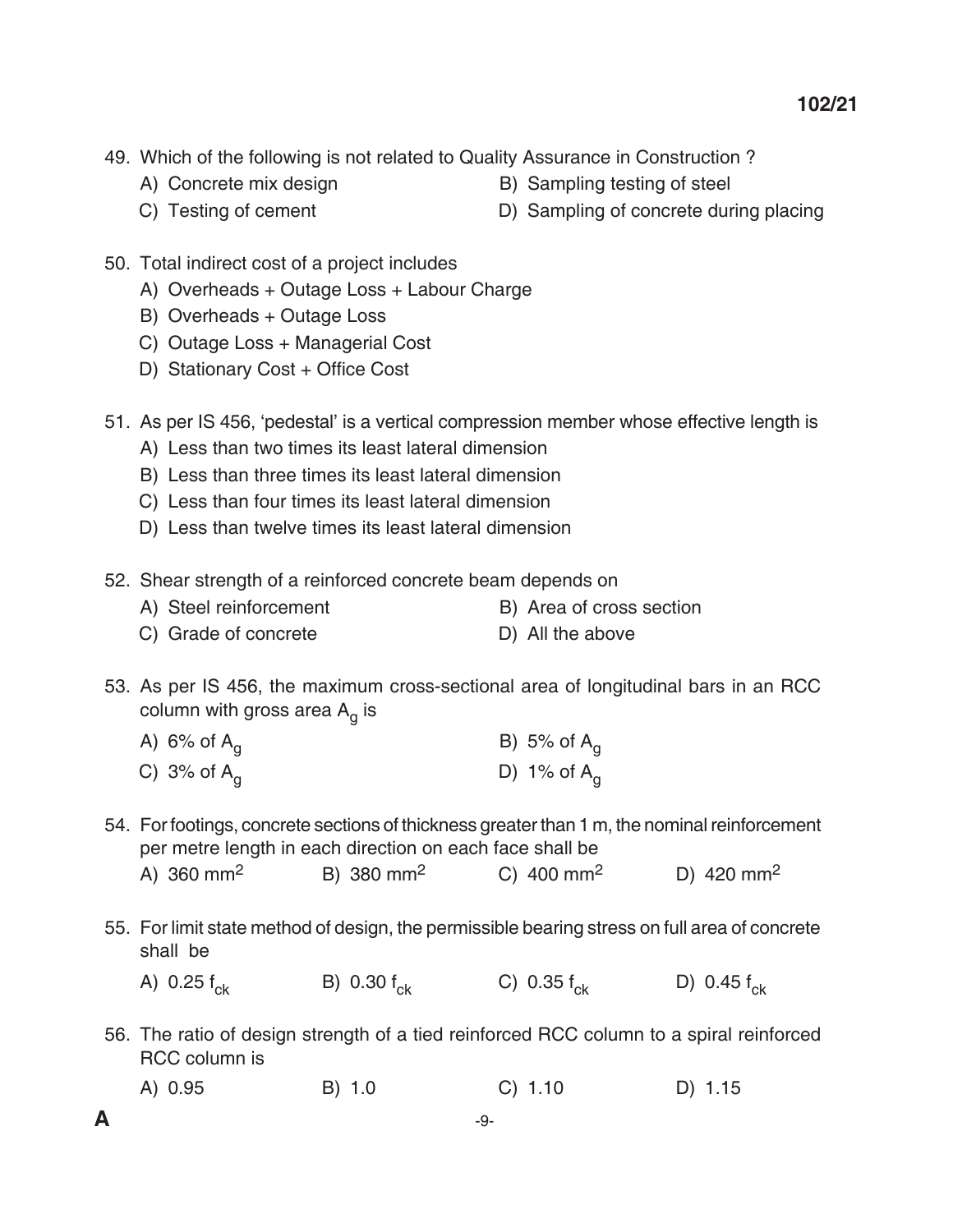| 57. For a column with diameter 180 mm and reinforcing bars 12 mm, minimum possible<br>clear cover is |                                                             |                                                                    |            |
|------------------------------------------------------------------------------------------------------|-------------------------------------------------------------|--------------------------------------------------------------------|------------|
| A) 20 mm                                                                                             |                                                             | B) 25 mm                                                           |            |
| C) 30 mm                                                                                             |                                                             | D) 40 mm                                                           |            |
| 58. As per IS 456 the structure shall have a factor of safety against sliding not less<br>than       |                                                             |                                                                    |            |
| A) 1.2                                                                                               | B) 1.3                                                      | C) 1.4                                                             | $D)$ 1.5   |
| 59. For braced columns, the effective length is between                                              |                                                             |                                                                    |            |
| A) $l$ and $2l$                                                                                      |                                                             | B) 0.5 <i>l</i> and 2 <i>l</i>                                     |            |
| C) $0.5l$ and $l$                                                                                    |                                                             | D) 0.5 <i>l</i> and 1.5 <i>l</i>                                   |            |
| 60. An RCC water tank to be designed for a volume of 25 $m3$ , not located in coastal area.          |                                                             | As per Indian standards, the minimum possible grade of concrete is |            |
| A) M20                                                                                               | B) M25                                                      | C) M30                                                             | D) M35     |
| 61. As per IS 3370, parts of RCC structure retaining the liquid or enclosing the space               | above the liquid shall be considered as subject to at least |                                                                    |            |
| A) Mild exposure condition                                                                           |                                                             | B) Moderate exposure condition                                     |            |
| C) Severe exposure condition                                                                         |                                                             | D) Very severe exposure condition                                  |            |
| 62. The minimum reinforcement required for RCC tank walls, using mild steel is                       |                                                             |                                                                    |            |
| A) 0.64%                                                                                             | B) 0.35%                                                    | C) 0.15%                                                           | D) $0.12%$ |
| 63. The minimum eccentricity to be considered in the design of a long RCC column is                  |                                                             |                                                                    |            |
|                                                                                                      |                                                             | A) 25 mm B) 20 mm C) 10 mm D) 5 mm                                 |            |
| 64. For pre-tensioned prestressed concrete, the grade of concrete shall be not less<br>than          |                                                             |                                                                    |            |
| A) M45                                                                                               | B) M40                                                      | C) M35                                                             | D) M30     |
| 65. Which of the following is not a cause for immediate loss in the case of prestressed<br>concrete? |                                                             |                                                                    |            |
| A) Elastic shortening                                                                                |                                                             | B) Friction                                                        |            |
| C) Anchorage slip                                                                                    |                                                             | D) Relaxation                                                      |            |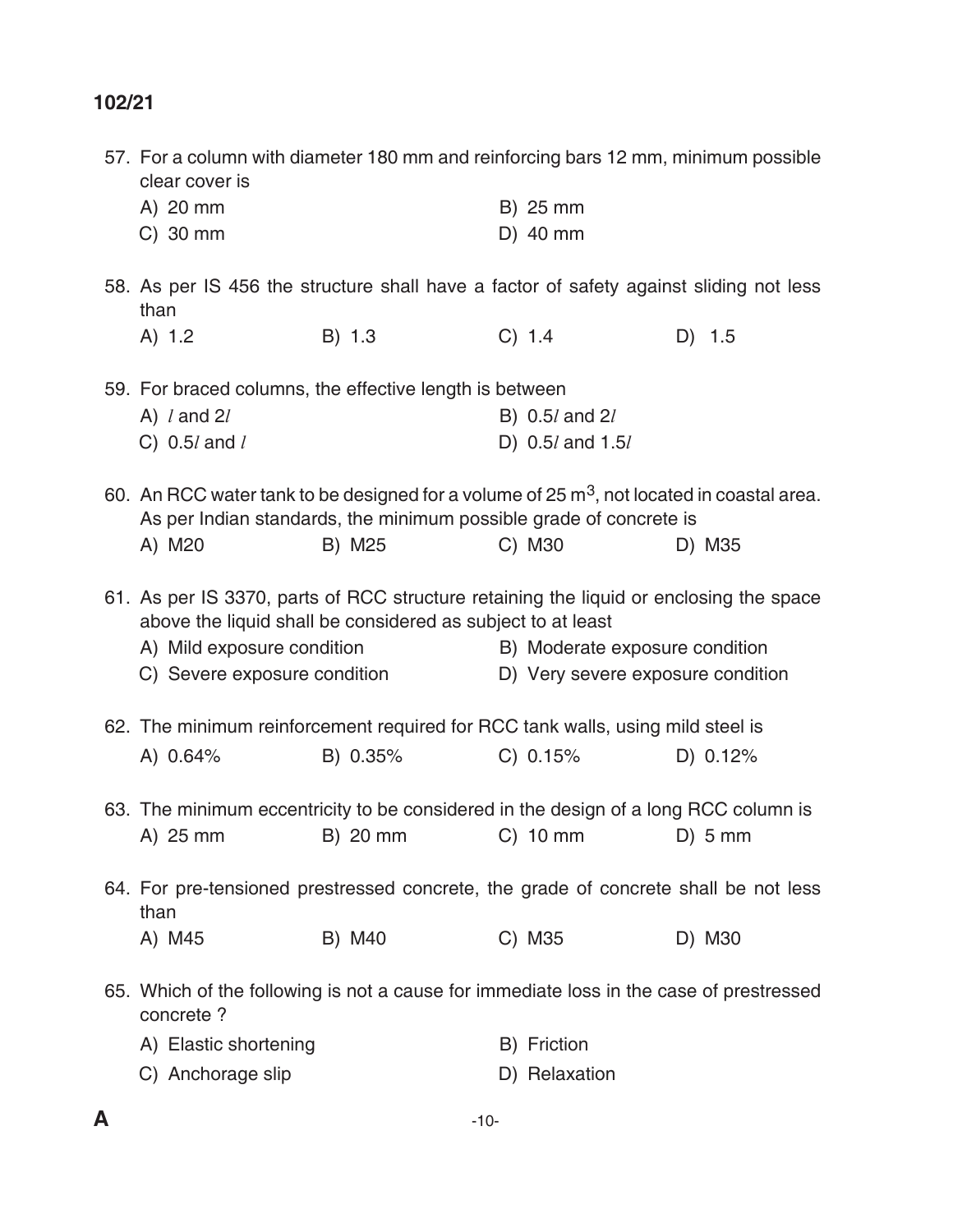66. A post-tensioned prestressed concrete beam consists of a single tendon of area 100 mm2. If the stress in concrete at the level of steel is 6 N/mm2 and modular ratio is 6, the loss in prestress due to elastic shortening is

- A) 6 N/mm<sup>2</sup> B) 36 N/mm<sup>2</sup>
- C)  $1 \text{ N/mm}^2$  D)  $0 \text{ N/mm}^2$

67. The level of prestressing in a beam is such that no tensile stress is allowed in concrete under service loads. As per IS : 1343 classification, the beam is

- A) Type 1 B) Type 2
- C) Type 3 D) Type 4
- 68. In a bolted connection, the centre-to-centre distance between individual fasteners in a line, in the direction of load is called
	- A) Gauge distance B) Edge distance C) Pitch **D**) Limiting distance
- 69. As per IS 800, the partial safety factor for materials  $\gamma_m$  is in the range
	- A) 1.1 to 1.5 B) 1.0 to 1.25 C) 1.25 to 2.0 D) 1.0 to 1.5

70. When the length of a connection increases, the shear lag effect

- A) Increases B) Reduces C) Has no change D) None of the above
- 71. Geometric increase method of population forecasting is based on the assumption that
	- A) Growth rate is progressively increasing
	- B) Growth rate is constant
	- C) Percentage growth rate is increasing
	- D) Percentage growth rate is constant
- 72. Hardy-Cross Method consists of assuming a distribution of flow in the network in such a way that
	- A) The principle of continuity is satisfied at each joint
	- B) The principle of continuity is satisfied at each junction
	- C) There can be discontinuity in pressure
	- D) There can be discontinuity in velocity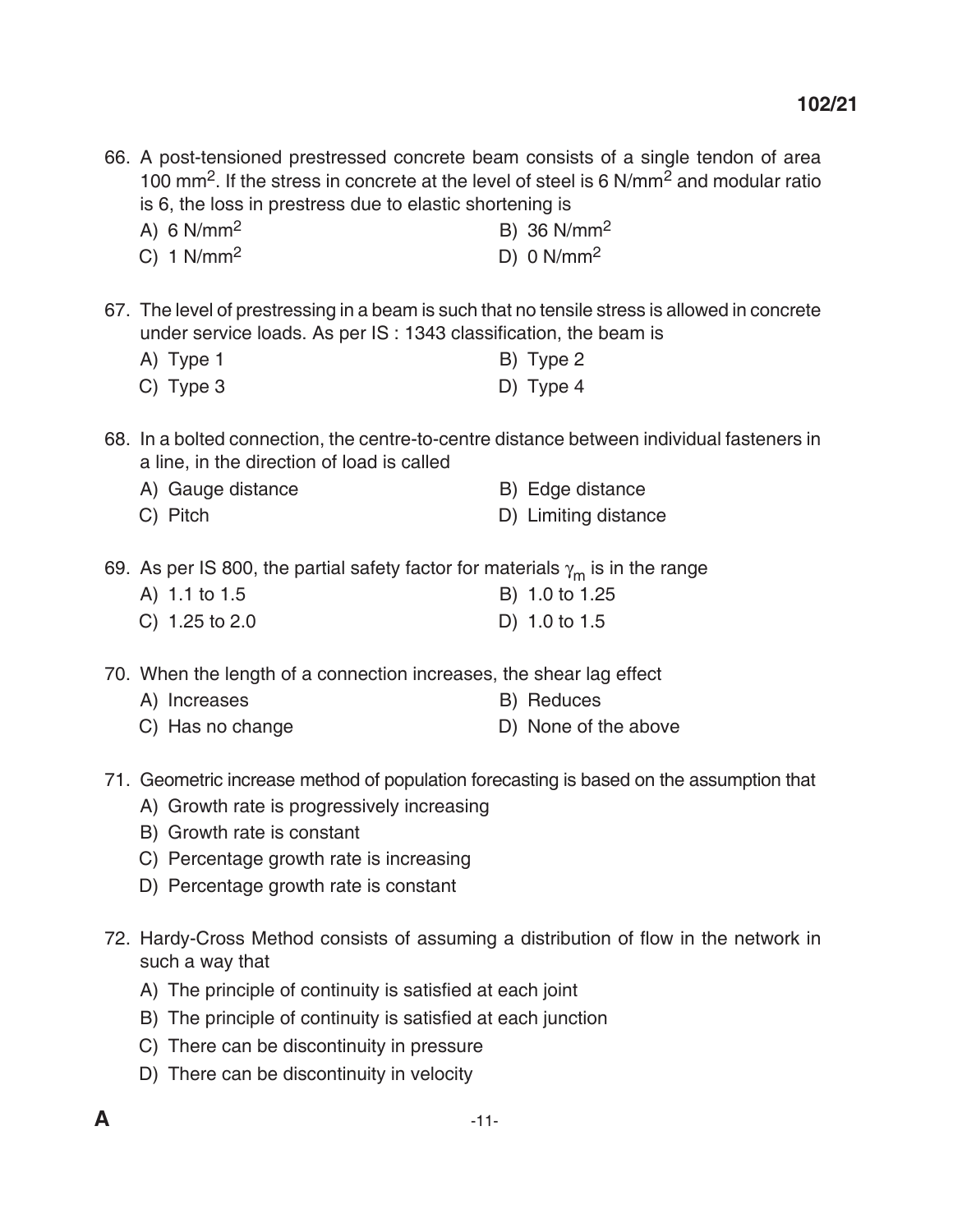- 73. In Slow Sand Filters the effective size of filter sand ranges between
	- A) 4 to 4.75 mm B) 2 to 4 mm
	- C) 0.2 to 0.4 mm D) 0.05 to 0.1 mm
- 74. The equalization tanks are provided
	- A) To balance the head loss
	- B) For removing bigger suspended matter in sewage
	- C) To balance fluctuating flows or concentrations
	- D) None of the above
- 75. Which of the following is not a method for disinfection ?
	- A) Boiling
	- B) Ozone treatment
	- C) Chlorination
	- D) Flocculation
- 76. Population equivalent is a measure of
	- A) Population growth
	- B) Purity of water
	- C) Strength of sewage
	- D) None of the above
- 77. Aquatic life in a stream begin to be reduced as dissolved oxygen drops below
	- A) 0.4 mg/*l* B) 4 mg/*l*
	- C) 10 mg/*l* d) 12 mg/*l*
- 78. Capacity of a primary settling tank to treat a sewage of 12 million litres per day, by assuming a detention period of 2 hours is

| A) 200 $m3$       | B) $100 \text{ m}^3$ |
|-------------------|----------------------|
| C) 2000 $\rm m^3$ | D) 1000 $\rm m^3$    |

- 79. In an Imhoff tank, the incoming sewage is
	- A) Allowed to mix with settled sludge
	- B) Not allowed to mix with settled sludge
	- C) Allowed to mix with activated sludge
	- D) Not allowed to mix with activated sludge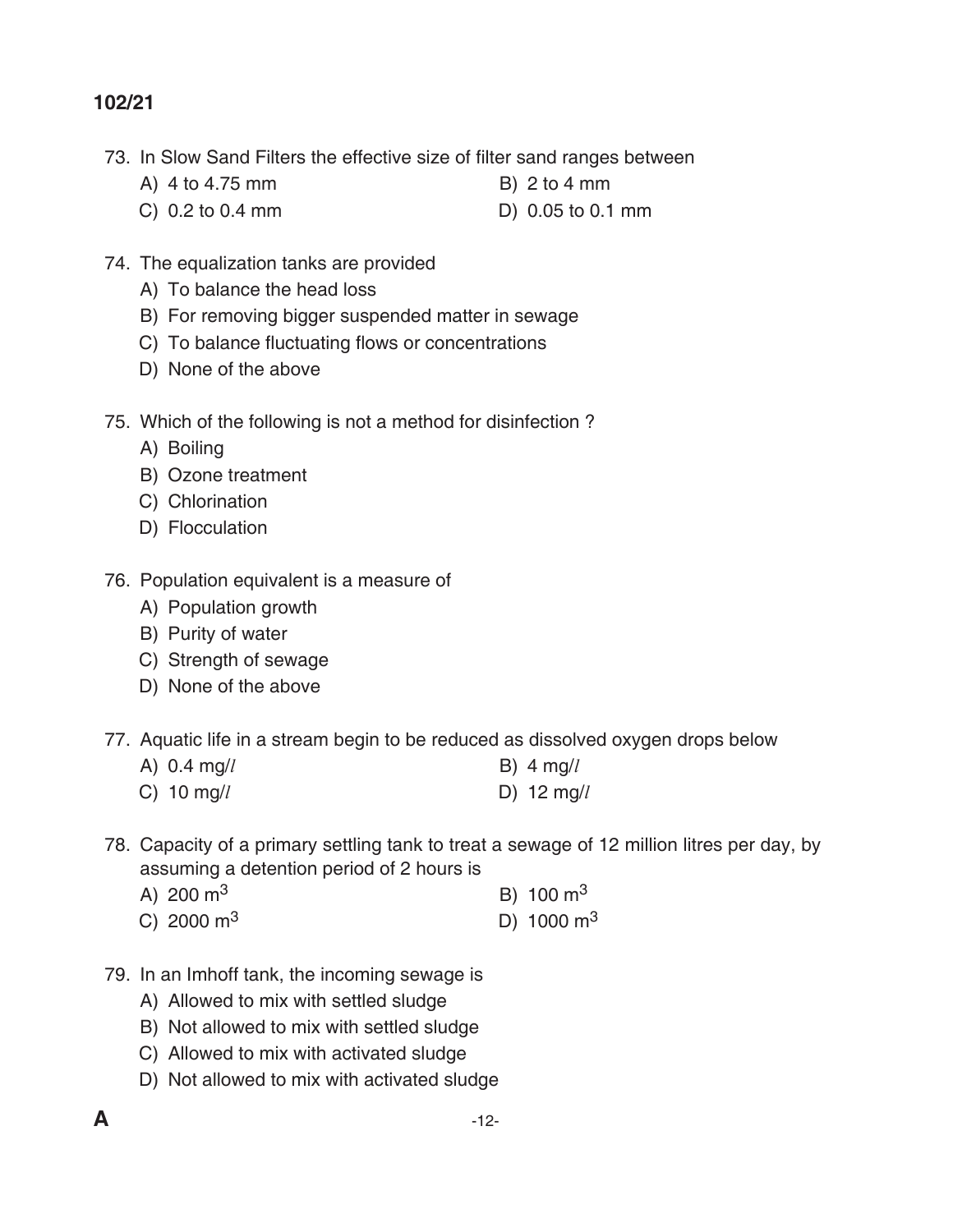| 80. In an upflow anaerobic sludge blanket reactor, the ratio of reactor volume (V) to flow<br>rate $(Q)$ is called                                                                   |          |                                                                                                                                                                                      |          |
|--------------------------------------------------------------------------------------------------------------------------------------------------------------------------------------|----------|--------------------------------------------------------------------------------------------------------------------------------------------------------------------------------------|----------|
| A) Hydraulic Retention Time                                                                                                                                                          |          | <b>B)</b> Solid Retention Time                                                                                                                                                       |          |
| C) Sludge Retention Time                                                                                                                                                             |          | D) Blanket Retention Time                                                                                                                                                            |          |
| 81. Determine the coefficient of permeability of soil (mm/s) in a constant head permeability<br>600 ml of water is collected in 300 seconds during the test.                         |          | test, in which the distance between piezometer tappings is 120 mm, area of the test<br>sample is 100 mm <sup>2</sup> and the difference of water levels in the piezometers is 60 mm. |          |
| A) 0.01                                                                                                                                                                              | B) 0.04  | C) 0.06                                                                                                                                                                              | D) 0.09  |
| 82. Find the effective stress at the bottom of a sand deposit of thickness 8 m. Water<br>$\gamma_w$ = 10 kN/m <sup>3</sup> .                                                         |          | table is at the middle of the sand deposit. Take $\gamma = 18$ kN/m <sup>3</sup> , $\gamma_{\text{sat}} = 20$ kN/m <sup>3</sup> ,                                                    |          |
| A) 152                                                                                                                                                                               | B) 132   | $C)$ 112                                                                                                                                                                             | D) 102   |
| 83. A clay layer 6 m thick is subjected to a pressure of 60 kN/m <sup>2</sup> . If the layer has a double<br>consolidation in m <sup>2</sup> /year. Take $T_v = 0.196$ .<br>A) 1.764 | B) 1.250 | drainage and undergoes 50% consolidation in one year, determine the coefficient of<br>C) 0.112                                                                                       | D) 0.156 |
|                                                                                                                                                                                      |          |                                                                                                                                                                                      |          |
| 84. Taylor's stability charts are based on the total stresses using                                                                                                                  |          |                                                                                                                                                                                      |          |
| A) Bishop's method                                                                                                                                                                   |          | B) Friction circle method                                                                                                                                                            |          |
| C) $\varphi = 0$ analysis                                                                                                                                                            |          | D) None of the above                                                                                                                                                                 |          |
| 85. Curve joining points of equal stress intensity                                                                                                                                   |          |                                                                                                                                                                                      |          |
| A) Isotones                                                                                                                                                                          |          | B) Isochrones                                                                                                                                                                        |          |
| C) Isohyets                                                                                                                                                                          |          | D) Isobars                                                                                                                                                                           |          |
| 86. What is the intensity of vertical stress in kN/m <sup>2</sup> below a point load of 500 kN at a<br>depth of 5 m?                                                                 |          |                                                                                                                                                                                      |          |
| A) 8.54                                                                                                                                                                              | B) 10.43 | C) 9.55                                                                                                                                                                              | D) 6.22  |
| 87. Determine the total lateral earth pressure at rest in kN on a retaining wall of height<br>A) 106.25<br>C) 102.32                                                                 |          | 5 m. Take $\gamma_{\text{solid}} = 17 \text{ kN/m}^3$ and $k_0 = 0.5$ . Assume water table is below 5 m.<br>B) 110.54<br>D) 115.12                                                   |          |
|                                                                                                                                                                                      |          |                                                                                                                                                                                      |          |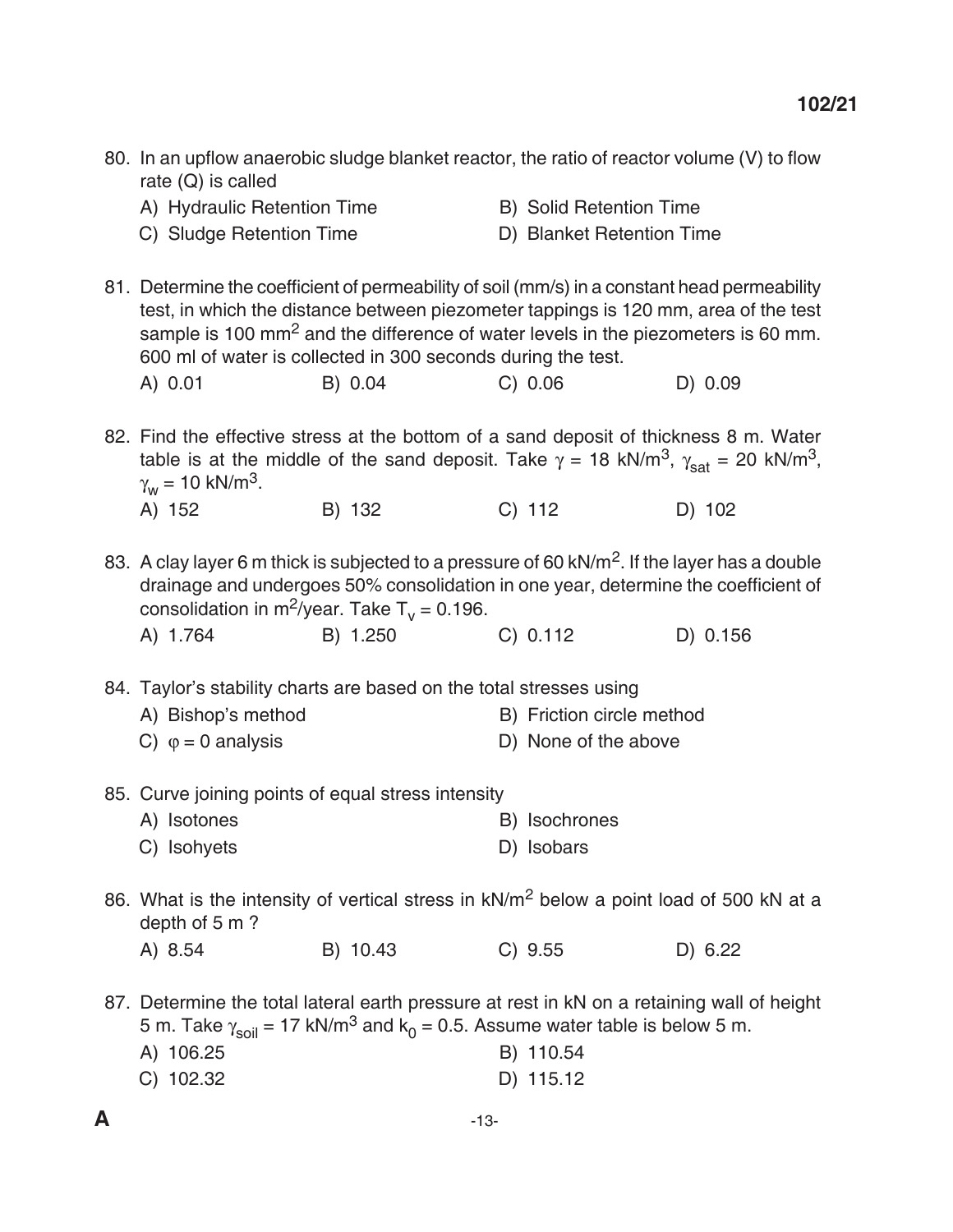- 88. Which of the following are wrong among the assumptions of Terzaghi's bearing capacity theory ?
	- i. Base footing is smooth.
	- ii. Footing is laid at a shallow depth.
	- iii. Footing is short, i.e. : L/B ratio is finite.
	- A) (i) only B) (ii) and (iii)  $C$ ) (i) and (iii)  $D$ ) (i) and (ii)
- 89. Which of the following assumption is wrong for the design of a strap footing ?
	- A) Strap is perfectly rigid
	- B) Interior footing is eccentrically loaded
	- C) Strap is weightless
	- D) Soil pressure is uniform beneath each individual footing
- 90. Vibroflotation technique is best suited for compacting
	- A) Clays B) Silts C) Loose sandy soil **D**) Organic soils
- 91. What is the lag distance required in meters to stop a vehicle moving at a design speed of 60 kmph, if the reaction time of the driver is 2.5 seconds ?
	- A) 50.5 B) 45.8 C) 35.5 D) 41.7
- 92. If a road has a width of 7 m on a horizontal curve of radius 200 m, what is the mechanical widening required in meters on the curve ? Assume longest wheel base as 6 m.
	- A) 0.12 B) 0.18 C) 0.35 D) 0.43

93. What is the test temperature of ductility test of bitumen ?

| B) $25^{\circ}$ C<br>A) 27 $\degree$ C | C) $5^{\circ}$ C | D) $40^{\circ}$ C |
|----------------------------------------|------------------|-------------------|
|----------------------------------------|------------------|-------------------|

94. If the mean of the maximum daily temperature is  $47.54^{\circ}$  C and mean of the average daily temperature is 25.25° C for the hottest month of the year, what is the Airport Reference Temperature ?

| A) $40.25^{\circ}$ C | B) 39.50°C           |
|----------------------|----------------------|
| C) $27.15^{\circ}$ C | D) $32.68^{\circ}$ C |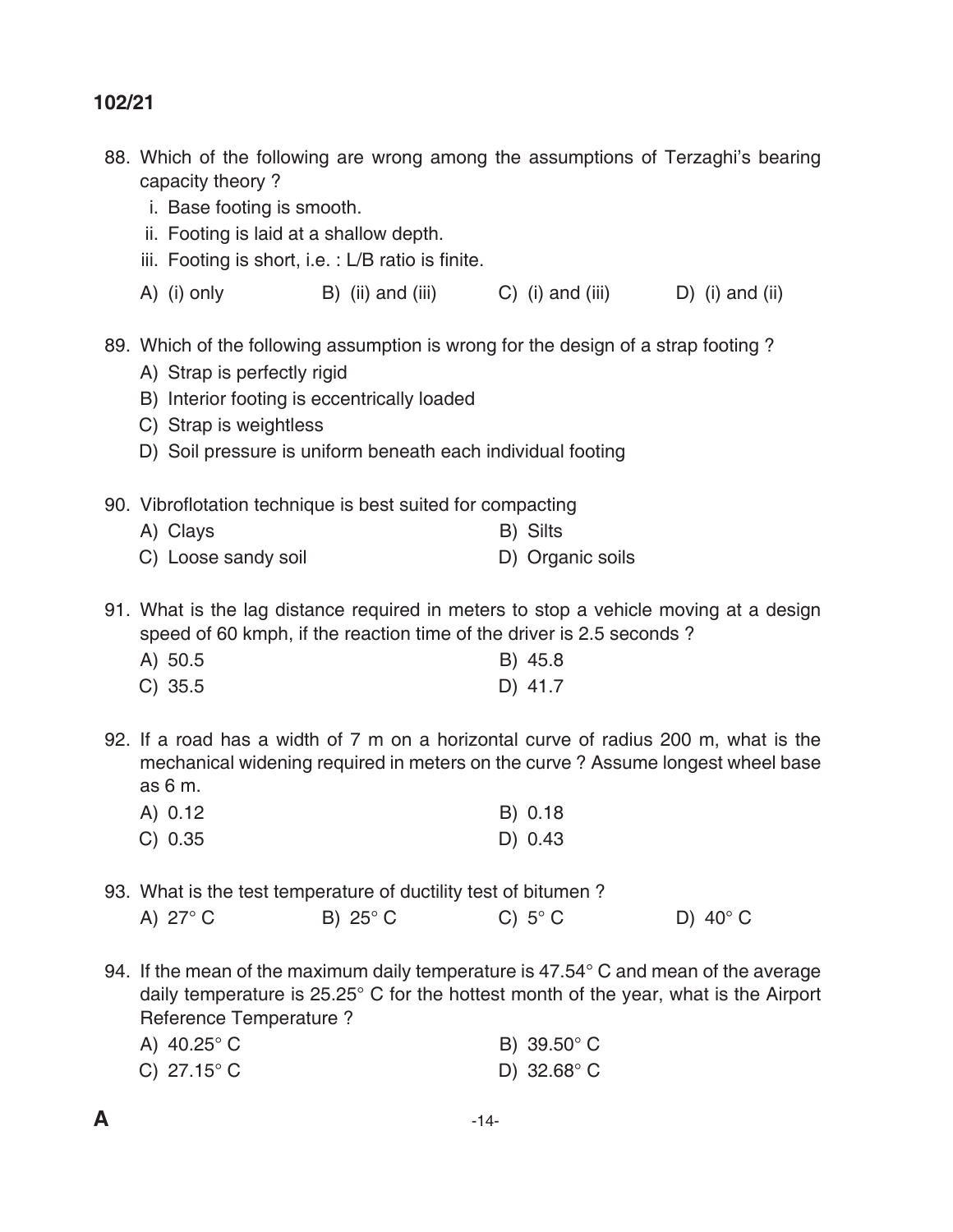- 95. What is the equilibrium cant in cm required for a  $5^\circ$  curve Meter Gauge track, if the maximum speed permitted is V kmph ?
	- A)  $V^2/450.12$  B)  $V^2/436.88$
	- C)  $V^2/425.11$  D)  $V^2/420.12$
- 96. CBR method of flexible pavement design is based on
	- A) Strength parameter of subgrade soil
	- B) Design traffic
	- C) Both A) and B)
	- D) None of the above
- 97. What is the basic capacity in veh./hr of a traffic lane with a design speed of 60 kmph and stopping sight distance of 54 m, if the average length of vehicles is assumed as 6 m ?
	- A) 500 B) 1500
	- C) 2000 D) 1000
- 98. Which are the airplane rules adopted for height zoning ?
	- A)  $45^\circ$  and  $63.5^\circ$  B)  $43^\circ$  and  $62.5^\circ$
	- C)  $42^\circ$  and  $61.5^\circ$  D)  $40^\circ$  and  $60.5^\circ$
- 99. Who gave the concept of "Garden City" with three magnets namely town magnet, country magnet and a third magnet with attractive features of both town and country ?
	- A) Sir Ebenezer Howard
	- B) Sir Patrick Geddess
	- C) Clarence Stein
	- D) Le Corbusier
- 100. Taxiway markings are painted with \_\_\_\_\_\_\_\_\_\_\_\_\_ colour.
	- A) White B) Red
	- C) Green D) Yellow
- -